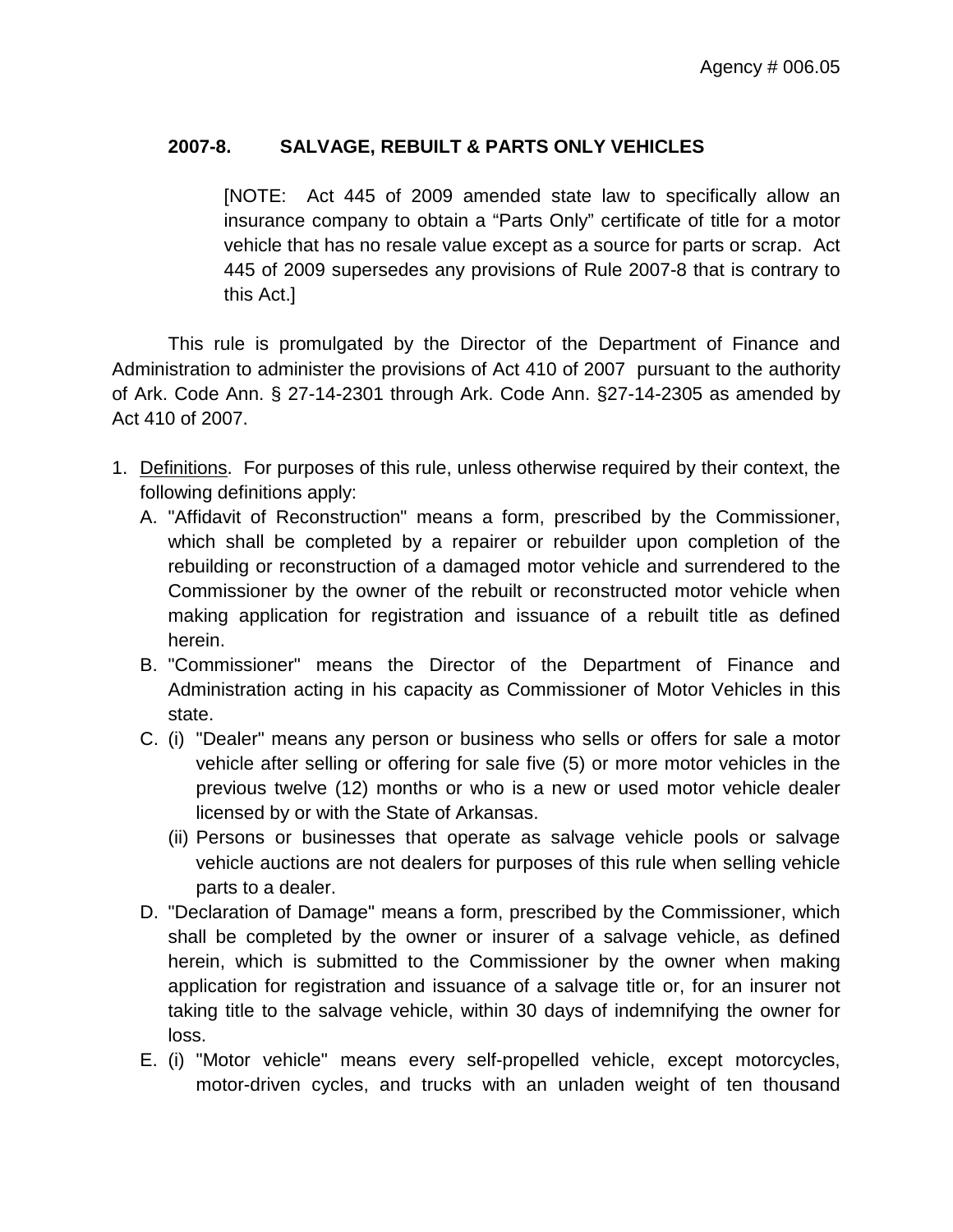pounds (10,000 lbs.) or more, in, upon, or by which any person or property is or may be transported upon a street or highway.

- (ii) "Motor vehicle" does not include, motorcycles, motor-driven cycles, trucks with an unladen weight of 10,000 pounds or more, any motor vehicle that has been damaged to the extent that it is considered junk under the provisions of Ark. Code Ann. §27-14-913 or for which an Arkansas intent to dismantle form has been submitted or an out-of-state junking certificate has been issued and any motor vehicle that is more than seven (7) model years old prior to the year of occurrence. (Subtracting 8 from the current calendar year will determine the latest model year excluded.)
- F. "Occurrence" means the event which caused the motor vehicle to become damaged and includes, without limitation, collision, theft, vandalism, storm and flood.
- G. "Office of Motor Vehicle" or "Office" means the Office of Motor Vehicle of the Revenue Division of the Department of Finance and Administration.
- H. "Owner" means an individual, insurance company, or other entity with legal title to the motor vehicle.
- I. "Parts only title" means an Arkansas certificate of title issued to the owner of a vehicle that has no resale value except as a source for parts or scrap that bears the notation "PARTS ONLY" and "Not for Registration".
- J. "Rebuilt or reconstructed motor vehicle" means a motor vehicle for which a salvage, damaged, water-damaged, reconstructed, rebuilt or other similar certificate of title has been previously issued and the motor vehicle has been repaired to the extent that it can be licensed for use on the public streets and highways of this state.
- K. "Rebuilt title" means an Arkansas certificate of title issued to the owner of a rebuilt or reconstructed motor vehicle, as defined herein, that bears the notation "REBUILT" printed in the remarks section on the face of the title.
- L. "Repairer or Rebuilder" means any person, firm or entity that engages in the repairing, rebuilding or reconstructing of any damaged motor vehicle, as defined in this regulation, whether or not the activity is for profit.
- M. "Salvage title" means an Arkansas certificate of title issued to the owner of a salvage vehicle, as defined herein, that bears the notation "SALVAGE" printed in the remarks section on the face of the title.
- N. "Salvage vehicle" means a motor vehicle which is water-damaged as defined in this rule or sustains any other damage in an amount equal to or exceeding seventy percent (70%) of its average retail value, as listed in the most current issue of any pricing guide approved by the Commissioner for use in determining the percentage of the damage.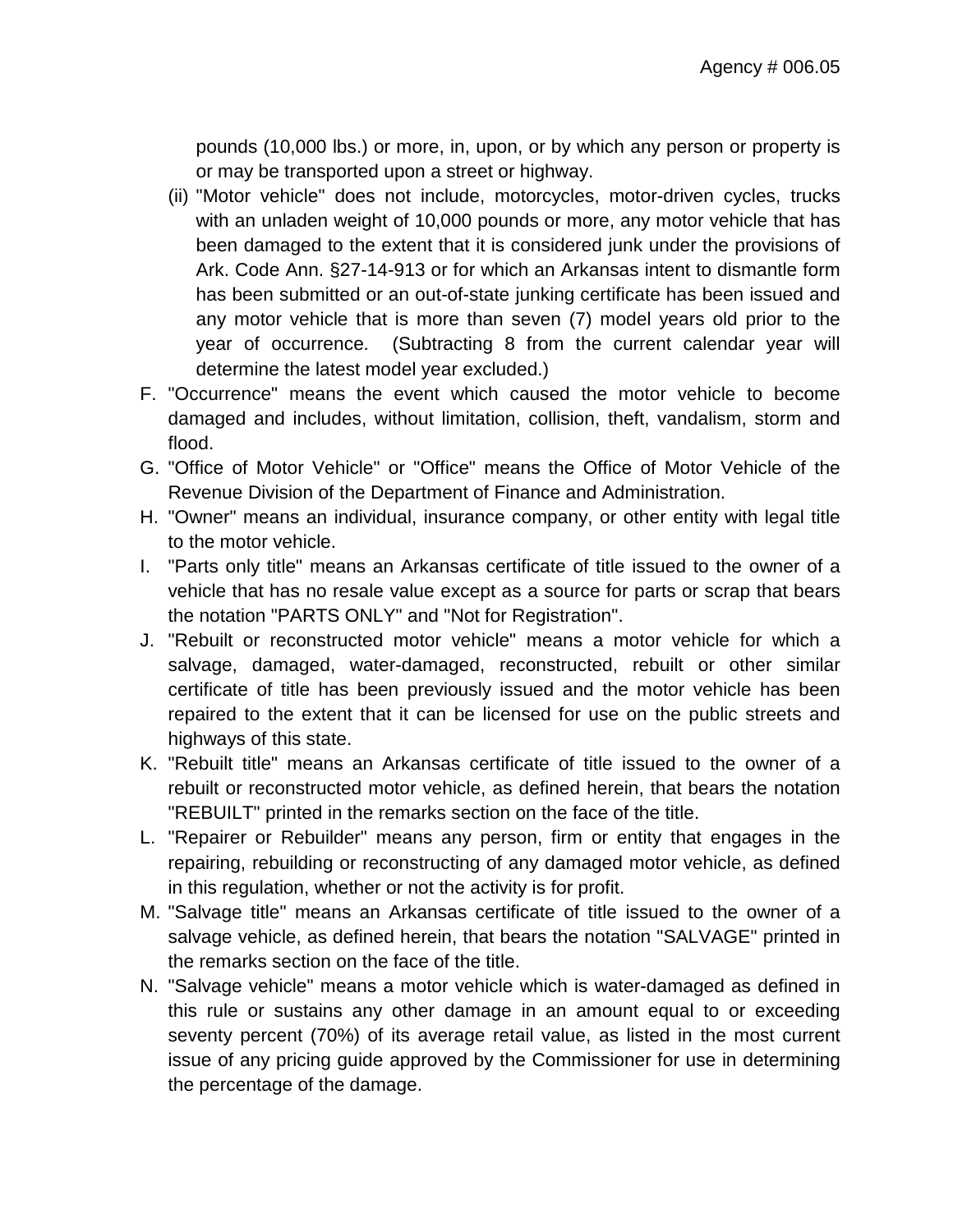- O. "Water-damaged" means damage to a motor vehicle caused by submerging or partially submerging the vehicle in water to the extent that the vehicle was submerged or partially submerged at any water level above the dashboard of the vehicle, regardless of the actual dollar amount of the damage.
- 2. Salvage Title Application Process;
	- A. Any owner of a salvage vehicle, including insurers who acquire ownership of the vehicle through indemnification on an insurance policy, shall, within 30 days after the date of occurrence, surrender to the Commissioner the existing certificate of title along with:
		- (i) A completed Declaration of Damage form prescribed by the Commissioner and incorporated herein which describes the damage and reflects the extent of the damage to the motor vehicle;
		- (ii) An application for registration and issuance of a salvage vehicle title
		- (iii) Any additional documentation required by the Commissioner to comply with specific statutory requirements for registration and issuance of a salvage title; and
		- (iv)Payment of all requisite fees and taxes for the registration and issuance of a salvage title.
	- B. Effective January 1, 2008, any person other than an insurer who acquires ownership of a salvage vehicle, as defined in this rule, after the time it becomes a salvage vehicle but prior to the issuance of a salvage title may either:
		- (i) Apply for a salvage title by surrendering the certificate of title, along with all accompanying documents and fees referenced herein, within 30 days following the date of acquisition of the certificate of title for issuance of a salvage title; or
		- (ii) Apply for a parts-only title, if the salvage vehicle has no resale value other than as a source for parts or scrap, by surrendering the certificate of title, along with all accompanying documents and fees referenced herein, within 30 days following the date of acquisition of the certificate of title for issuance of a salvage title.
	- 3. <u>Issuance of Salvage Titles and Title Notation</u>.
		- A. (i) Owner & Insurer Application. Upon receipt of the certificate of title and accompanying documents and fees referenced in Section 2 of this Rule, the Commissioner shall issue to the owner of a salvage vehicle, including insurers who take ownership through indemnification, a new certificate of title bearing the notation "SALVAGE" in the remarks section on the face of the title.
			- (ii) Insurer Notification. If a motor vehicle becomes a salvage vehicle and an insurer indemnifies under the insurance policy, but the insurer does not take title to the salvage vehicle, the insurer shall notify the Office that the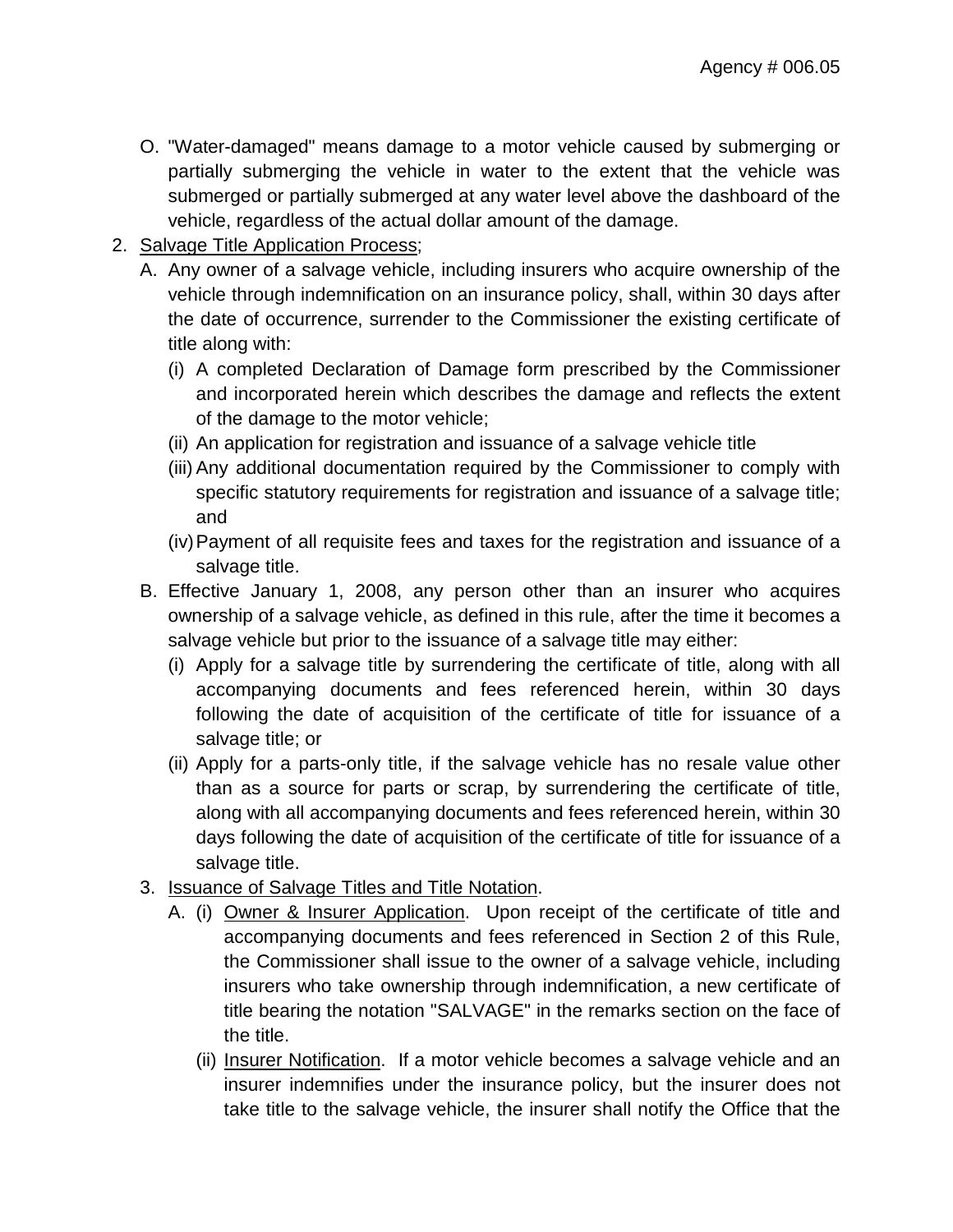motor vehicle is a salvage vehicle by submitting a completed Insurer Notification and Declaration of Damage form which is prescribed by the Commissioner and incorporated into this Rule. An insurer's total loss report that lists the damage sustained by the vehicle may be submitted to the Office in lieu of completing Section 5 of the completed Insurer Notification and Declaration of Damage form that requires a description of damage. Upon receipt of the completed Insurer Notification and Declaration of Damage form and the insurers total loss report, if applicable, the Commissioner shall attach a note or stamp identifying the vehicle as a salvage vehicle to any copy of a title issued by the Office or to any reissued or changed title. The note or stamp shall remain in place until the owner of the vehicle surrenders the certificate of title to the salvage vehicle and a salvage vehicle title is issued by the Commissioner.

- B. In the event that a motor vehicle is rebuilt or reconstructed after the issuance of a salvage title, a rebuilt title may later be substituted for the salvage title if the owner complies with the provisions of this Rule pertaining to the registration and titling of rebuilt or reconstructed vehicles.
- 4. <u>Issuance of Parts Only Titles and Title Notation</u>.
	- A. Any motor vehicle that has been damaged to the extent that it is considered junk, non-repairable or any other similar designation under the provisions of Ark. Code Ann. §27-14-913 and for which an Arkansas Notice of Intent to Dismantle a Motor Vehicle form, prescribed by the Commissioner and incorporated into this Rule, has been submitted, or for which a junking certificate has been issued by another state shall not be registered in the State of Arkansas.
	- B. Effective January 1, 2008, an Owner of a vehicle considered junk, nonrepairable or any other similar designation may obtain a new certificate of title bearing the notation "PARTS ONLY" and "Not for Registration" by completing and submitting a Request for Parts Only Title Form, to be prescribed by the Commissioner, along with all requisite fees due for issuance of the parts only title along with any additional documentation that may be necessary to comply with the statutory requirements for the issuance of a parts only title.
- 5. Issuance of Rebuilt Titles and Title Notation .
	- A. When any motor vehicle for which a Salvage title has been issued (or for which a similarly branded or designated title has been issued by another state) is rebuilt or reconstructed, the repairer or rebuilder shall complete and deliver to the owner a signed Affidavit of Reconstruction for a Salvage Vehicle form which is prescribed by the Commissioner and incorporated into this Rule that fully discloses the repairs made to the vehicle and lists all parts and components that were repaired or replaced. The owner or repairer or rebuilder, if that person is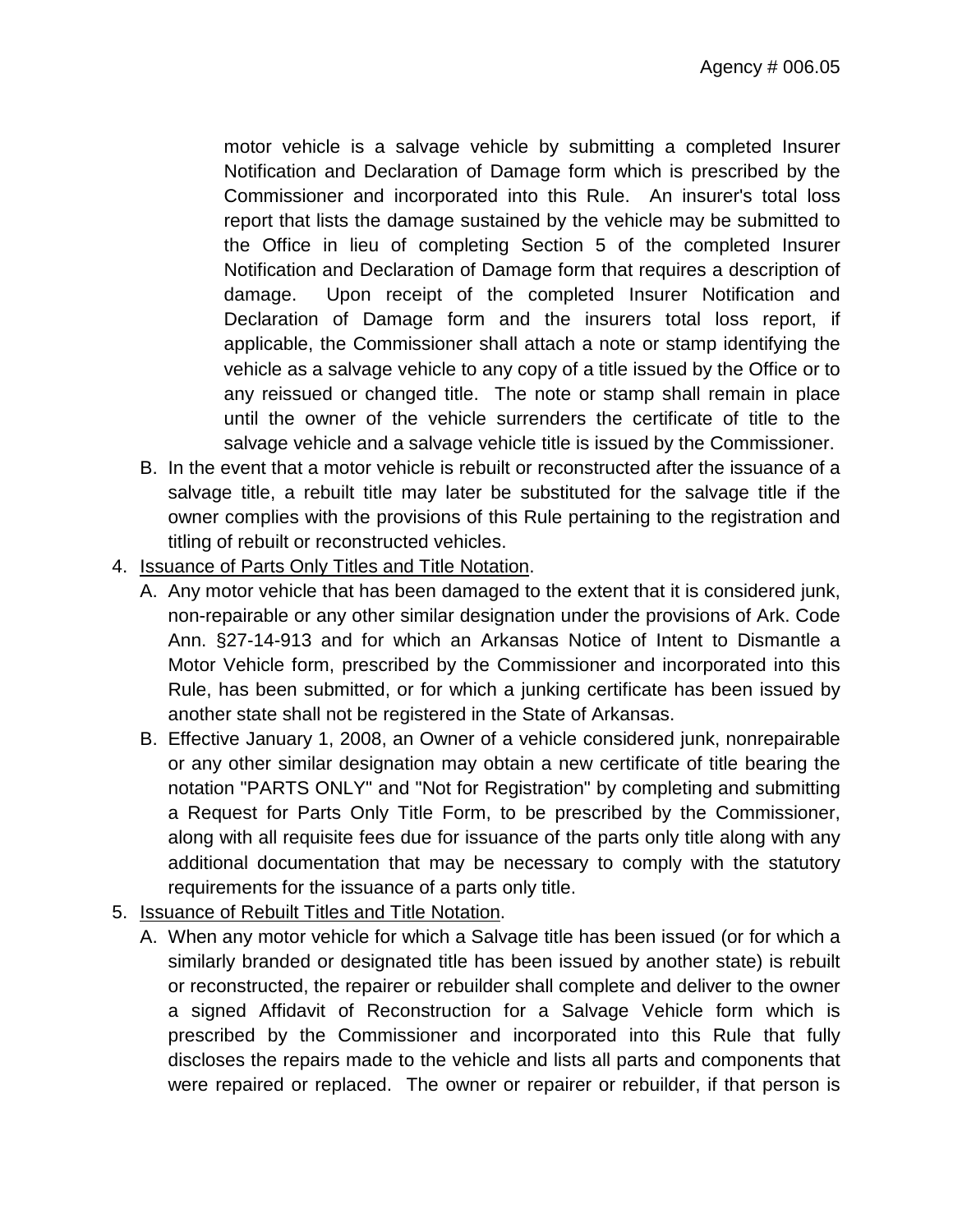the owner, shall acknowledge receipt of the Affidavit of Reconstruction form by signing it in the space provided for the owner's signature.

- B. The owner or repairer or rebuilder of a salvage vehicle, if that person is the owner, shall, within ten (10) working days, make application to receive a new certificate of title bearing the notation "REBUILT" in the remarks section on the face of the title by surrendering the existing Salvage title to the repaired or reconstructed motor vehicle accompanied by:
	- (i) The completed Affidavit of Reconstruction form;
	- (ii) An application for registration and issuance of a certificate of title to the vehicle signed by the vehicle owner:
	- (iii) Any additional documentation otherwise necessary to comply with specific statutory requirements for registration and issuance of a certificate of title; and (iv)Payment of all requisite fees and taxes.
- 6. Notation Carried Forward. The notation of "Salvage," "Rebuilt," "Parts Only" or any other similar designation issued by another state shall be carried forward and printed on the face of all subsequent Arkansas titles issued for the motor vehicle.
- 7. Taxes . Pursuant to the provisions of Ark. Code Ann. §27-14-2306, persons licensed by the State of Arkansas as motor vehicle dealers shall not be required to pay gross receipts taxes or compensating use taxes on any motor vehicle they are required to register and title. Pursuant to the provisions of Ark. Code Ann. §26-52-510 and Ark. Code Ann. §27-14-903, persons other than licensed motor vehicle dealers shall pay sales or compensating use tax at registration if the total consideration paid for the motor vehicle is more than the amount set forth in Ark. Code Ann. §26-52- 510(b)(1)(B).
- 8. Special Provisions for Insurance Companies .
	- A. Transfer of Possession of Motor Vehicles. Any insurance company licensed to do business in the State of Arkansas that obtains possession of a motor vehicle as the result of a settlement of an insurance claim, and the motor vehicle has not sustained sufficient damage to require the issuance of a Salvage title or is excluded from the definition of motor vehicle by virtue of its age may dispose of the motor vehicle by reassigning the existing certificate of title assigned to the insurance company by the insured owner and shall not be required to apply for registration and issuance of a title in the name of the insurance company.
	- B. Transfer of Possession of Exempt Vehicles. Any insurance company licensed to do business in the State of Arkansas that obtains possession of exempt motorcycles, motor driven cycles, and trucks with unladen weight of 10,000 pounds or more as the result of a settlement of an insurance claim, and the vehicle is excluded from the definition of motor vehicle may dispose of the vehicle by reassigning the existing certificate of title assigned to the insurance